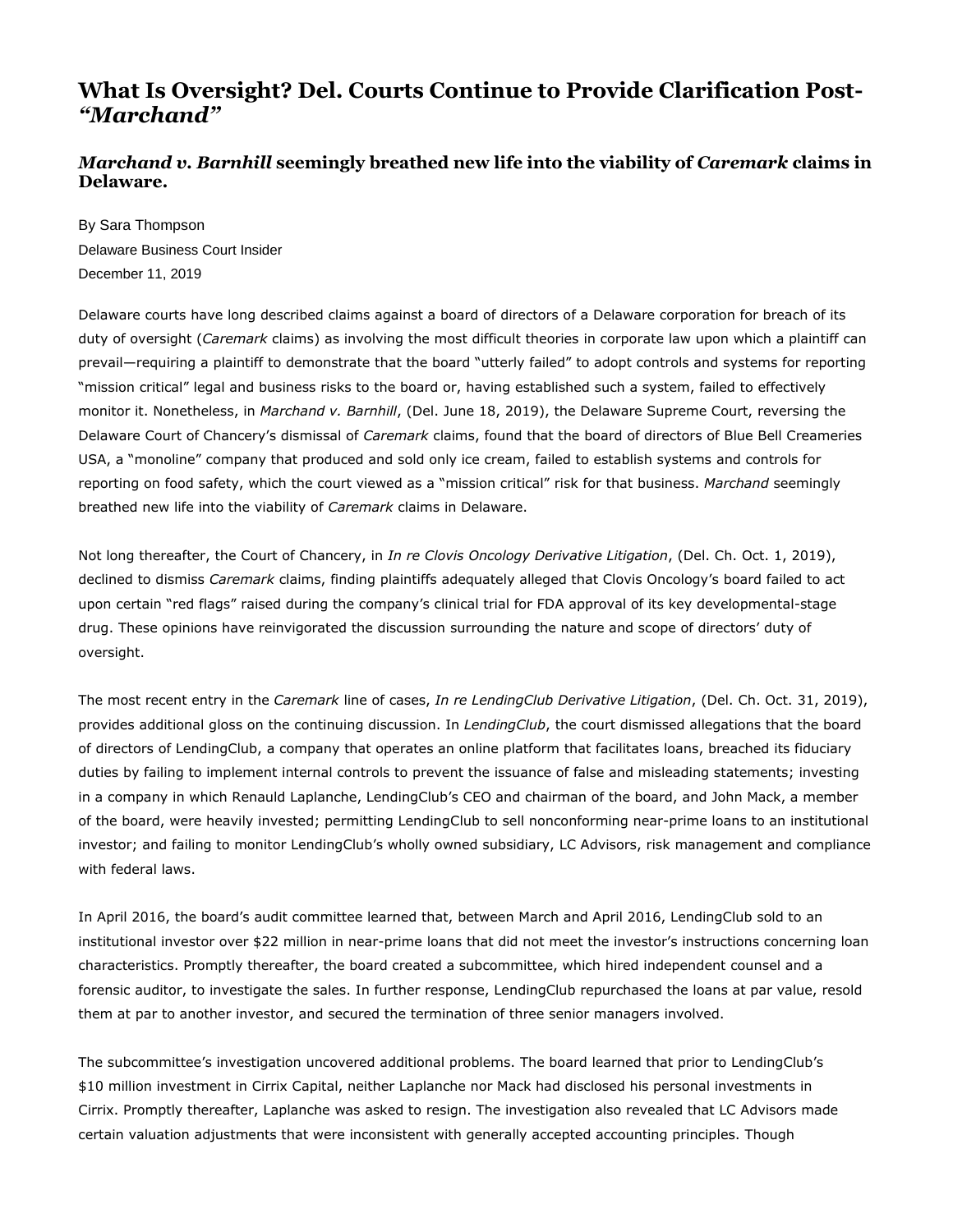LendingClub had an established supervisory committee to monitor LC Advisors—the investment policy committee— LendingClub, upon discovery of these events, abolished such committee and established a governing board to supervise LC Advisors; in addition, LendingClub took additional remedial actions with respect to the limited partners and funds adversely impacted by the improper adjustments. The board promptly self-reported the misconduct to the SEC.

Rejecting each of the four claims, the court provided useful guidance regarding what constitutes sufficient exercise of the duty of oversight. The court rejected the plaintiffs' first claim that the board utterly failed to implement and maintain adequate internal controls, finding that the board had an audit committee that met monthly. The court similarly rejected the plaintiffs' second claim regarding LendingClub's investments in companies affiliated with its executive officers, finding that the board had a risk committee, membership of which overlapped with the audit committee, and, through their diligence, such committee members adequately evaluated the investment. Moreover, the court found that the plaintiffs provided no facts suggesting that such members knew or should have known about Laplanche's or Mack's investments, which were neither disclosed nor listed on their director questionnaires. The court emphasized that upon discovery, the audit committee resolved that all LendingClub-Cirrix transactions be disclosed as related-party transactions in LendingClub's quarterly financial statements, and the board ratified the investment as such.

Rejecting the plaintiffs' third claim regarding the sale of nonconforming loans, the court noted that at the time of such loans, LendingClub "maintained an effective information security program" that established policies and procedures to safeguard borrower and investor information. The program involved incident response reports and continuous monitoring and review, and, the court found, deficiencies in such program did not equate with an utter failure of oversight. The court again seemingly credited the board for its prompt remedial efforts. Finally, the court rejected the plaintiffs' fourth claim regarding the board's monitoring of risk and compliance at a key subsidiary, finding that the investment policy committee had been created to oversee LC Advisors' operations. The court emphasized that upon learning of the problems at LC Advisors, the board abolished the committee and established a new governing board comprised of a majority of independent members to supervise LC Advisors' exercise of its fiduciary duties. Accordingly, the facts "demonstrate[d] that the board implemented an oversight system and, when the Board first learned that it was not working, created a new one."

Noting that *LendingClub* was "readily distinguishable from *Marchand*," the court emphasized, among other things, the existence and functioning of the risk and audit committee and the investment policy committee, and the subsequent establishment of the governing board. *LendingClub* therefore provides an example of the means through which a board may ensure that systems and controls for reporting on legal and business risks are in place and that remedial efforts are taken in response to "red flags." The *LendingClub* court emphasized that LendingClub had well-functioning committees tasked with monitoring the alleged issues and took proactive steps to address problems as they arose.

Accordingly, while *Marchand* and *Clovis* may have signaled that properly pleaded *Caremark* claims alleging that a board failed to either adopt systems or controls for risk reporting or properly oversee such systems might survive a motion to dismiss, *LendingClub* confirms that, where a company can show that it has board-level systems and controls for monitoring risks and proactively addresses problems as they arise, claims based on a failure of the duty of oversight remain among the most difficult in corporate law to plead and prove.